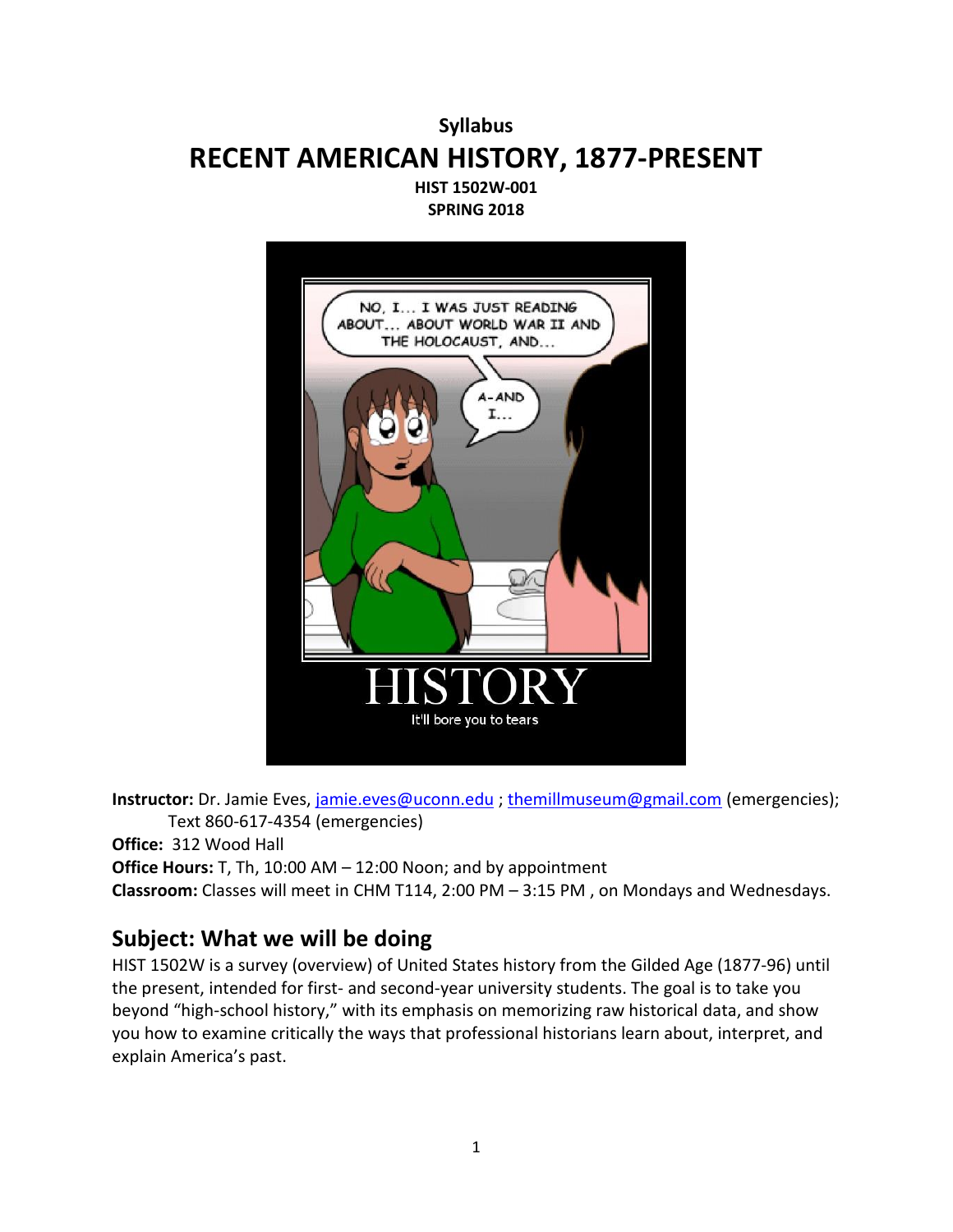HIST 1502W is also a "W," or "writing-intensive," course. The purpose of W courses is not to

teach you to be literate (you already are), nor is it to teach you how to write like a college graduate (one class is not enough to accomplish such a goal.) Rather, the purpose of W classes is to combine with other college-level classes with writing content as part of an integrated program that will, by the time you graduate, teach you how to write like a college graduate. They build upon what you already learned in your freshman college composition course and prepare you to write basic college essays and papers at the 2000 and 3000 levels. To those ends, you will be practicing such skills as writing topic sentences,



writing introductions, writing conclusions, constructing good paragraphs, and constructing and organizing arguments dialectically.

According to University policy, courses with a W designation should:

- Require that students write a minimum of fifteen pages that have been revised for conceptual clarity and development of ideas, edited for expression, and proofread for grammatical and mechanical correctness;
- Address writing in process, require revision, and provide substantial supervision of student writing. (The structure of revision and supervision may vary, including in-class writing workshops, individual consultation, substantial formative commentary on drafts, and so on.);
- Require that students must pass the writing component in order to pass the course.

## **Objectives: What you will get out of this**

**1. A structure of recent American history:** The study of anything begins with facts. For those of you who did not learn it in high school (or for those of you who learned it, but subsequently forgot it), HIST 1502W will provide you with the basic factual structure of American History since 1877. **2. Theoretical tools to help you interpret recent American history:** Facts, though, are pretty much useless unless you can critically interpret (analyze) them to figure out what they mean. HIST 1502 will expose you to ways that trained historians have interpreted the facts of recent American history, and teach you the difference among a fact, an interpretation, and an opinion. It will also challenge you to think critically about standard interpretations, and to develop new interpretations of your own. Most of what we will do in class is intended to meet this objective. So, here is your first lesson:

- (a) Fact: The U. S. Gross Domestic Product rose during President Franklin D. Roosevelt's New Deal to pre-Depression levels.
- (b) Interpretation: The GDP rose primarily as a result of FDR's economic policies.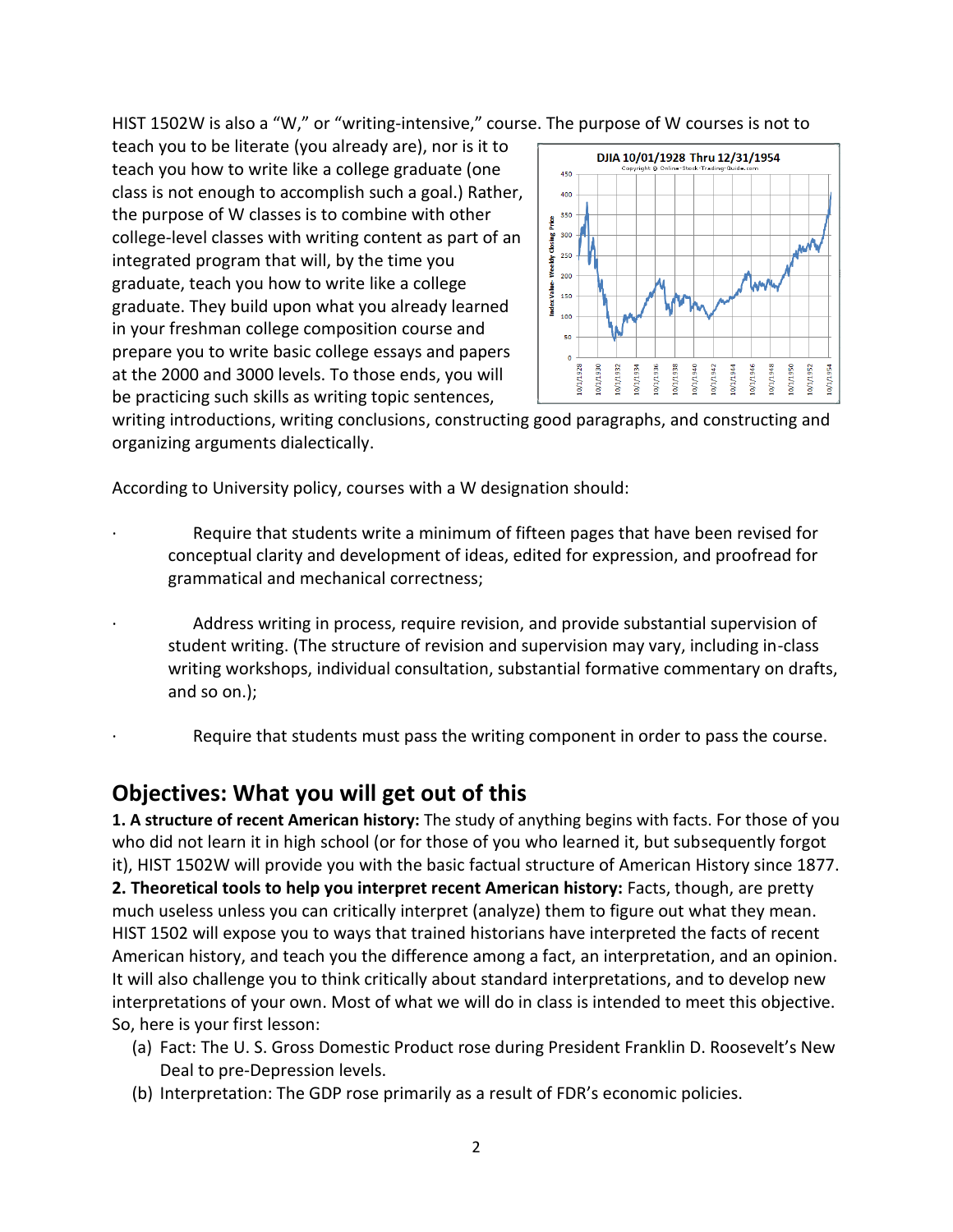(c) Opinion: FDR was America's greatest President.

**3. Improved critical thinking skills:** HIST 1502W will help you improve your ability to think critically about complex subjects.

**4. Meet requirements:** HIST 1502W meets several important University and/or major requirements. It also meets the State of Connecticut requirement for a U. S. History survey course for public school teacher certification.

**5. Preparation for future study:** HIST 1502W will prepare you for the further study of American history, whether as a student in advanced courses here at the University or on your own.

**6. Learning to think and behave like a professional:** HIST 1502W will introduce you to the ways that historians practice their profession, and challenge you also to approach your work in a professional manner. One way that you will behave like a professional is to type (not handwrite) your homework assignments.

# **Method: How all this happens**

To achieve these outcomes, we will use a variety of learning strategies, including analytical lectures, narrative lectures (storytelling), guided discussions, reading and reflecting on the interpretations of academic historians, examining primary sources, completing weekly assignments, writing in-class essay exams, and writing take-home papers. The reason for using multiple strategies is that not everyone learns things the same way. Some of you will respond best to discussions, others to lectures, and yet others to rolling up your sleeves and writing your

own interpretations. Using a variety of methods gives all of you a chance to learn.

I will present broad overviews, using empirical data to argue for (or against) various historical interpretations. I have not assigned a narrative text to go along with these "lectures" (or stories, if you will), because narrative texts are very expensive and – truth to tell – most students don't bother to read them, anyway. But the fact that we are not using a narrative text means that if you miss class, you miss important material that you cannot make up by reading the corresponding section of the textbook. And missing important material almost



always has an impact on students' grades. (And by the way, any student who asks me, "Did we do anything important in the class I missed?" will earn a withering stare, the reply "Everything we do in class is important," and a letter-grade deduction.) The point is: don't miss class, and when you are in class, take copious notes. Your notebook thus becomes your textbook. (And looking things up on the internet not only rarely helps, it is more likely than not to lead you in the wrong direction.)

Discussions will be built around specific reading assignments that will be posted on Blackboard (HuskyCT).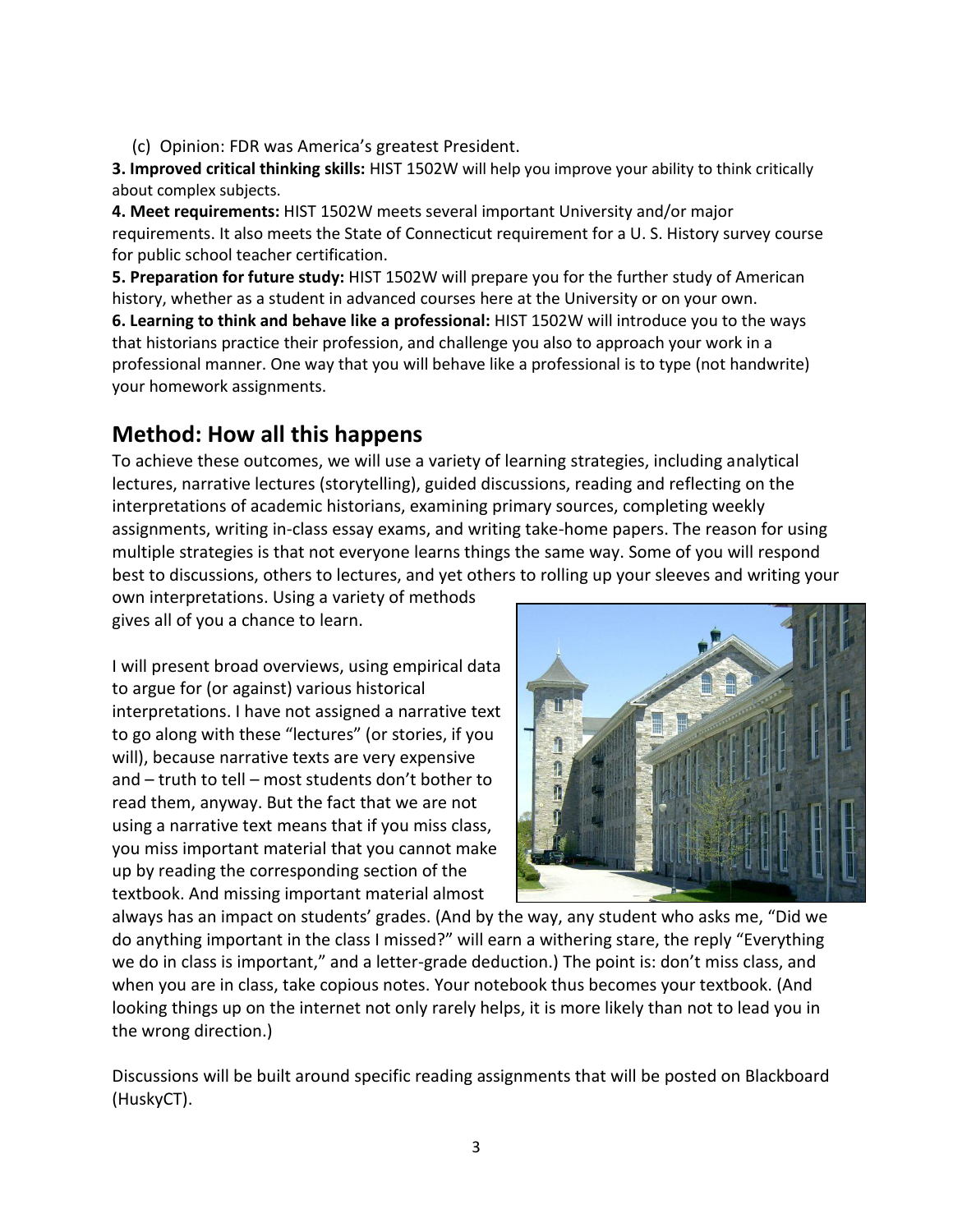By listening and taking notes in class, participating in class discussions, completing the reading assignments on time, handing in the writing assignments on the days they are due, and thinking critically about the material, you will be prepared to make active, informed, and thoughtful contributions – both verbally and in writing – skills that will serve you throughout your study at the University, and beyond.

# **Required readings: The tools we'll use to do this**

There is no assigned textbook for this course. Instead, I will post readings and other materials on Blackboard. These will include:

- 1. Thomas R. Beardsley, "William Elliot Barrows," (n. d.), Windham Textile and History Museum,<http://www.millmuseum.org/history/captains-of-industry/barrows/>
- 2. Upton Sinclair, *The Jungle*, (2006, 1906), Project Gutenberg, chapters 8 and 9, <https://www.gutenberg.org/files/140/140-h/140-h.htm#link2HCH0002>
- 3. Norma E. Boujouen Ramirez, "The Puerto Rican Experience in Willimantic: A Reflective Account 30 Years Later," (2013), Windham Textile and History Museum, [http://www.millmuseum.org/history/sweat-of-their-brows/the-puerto-rican](http://www.millmuseum.org/history/sweat-of-their-brows/the-puerto-rican-experience/)[experience/](http://www.millmuseum.org/history/sweat-of-their-brows/the-puerto-rican-experience/)
- 4. Jamie H. Eves, ed., *The Flight of the Cotton Fairies*(Willimantic, CT: Windham Textile and History Museum, 2010)
- 5. Bread and Roses Strike of 1912: Two Months in Lawrence, Massachusetts, that Changed Labor History,<http://dp.la/exhibitions/exhibits/show/breadandroses>
- 6. Heather Munro Prescott and Toby A. Appel, "Pushing the Cause of Women in Medicine Ahead: Connecticut's Women Physicians During the First World War," *Connecticut History Review* (v. 55, n. 2: 198-222, 2016)
- 7. Betty Friedan, *The Feminine Mystique*, (1963) (excerpt)
- 8. Examining My Lai, [http://www.digitalhistory.uh.edu/active\\_learning/explorations/vietnam/vietnam\\_mylai.](http://www.digitalhistory.uh.edu/active_learning/explorations/vietnam/vietnam_mylai.cfm) [cfm](http://www.digitalhistory.uh.edu/active_learning/explorations/vietnam/vietnam_mylai.cfm)
- 9. Dr. Martin Luther King, Jr., "I Have a Dream," (1963)
- 10. Port Huron Statement, (1962)
- 11. Sen. Barry Goldwater, Acceptance Speech, (1964)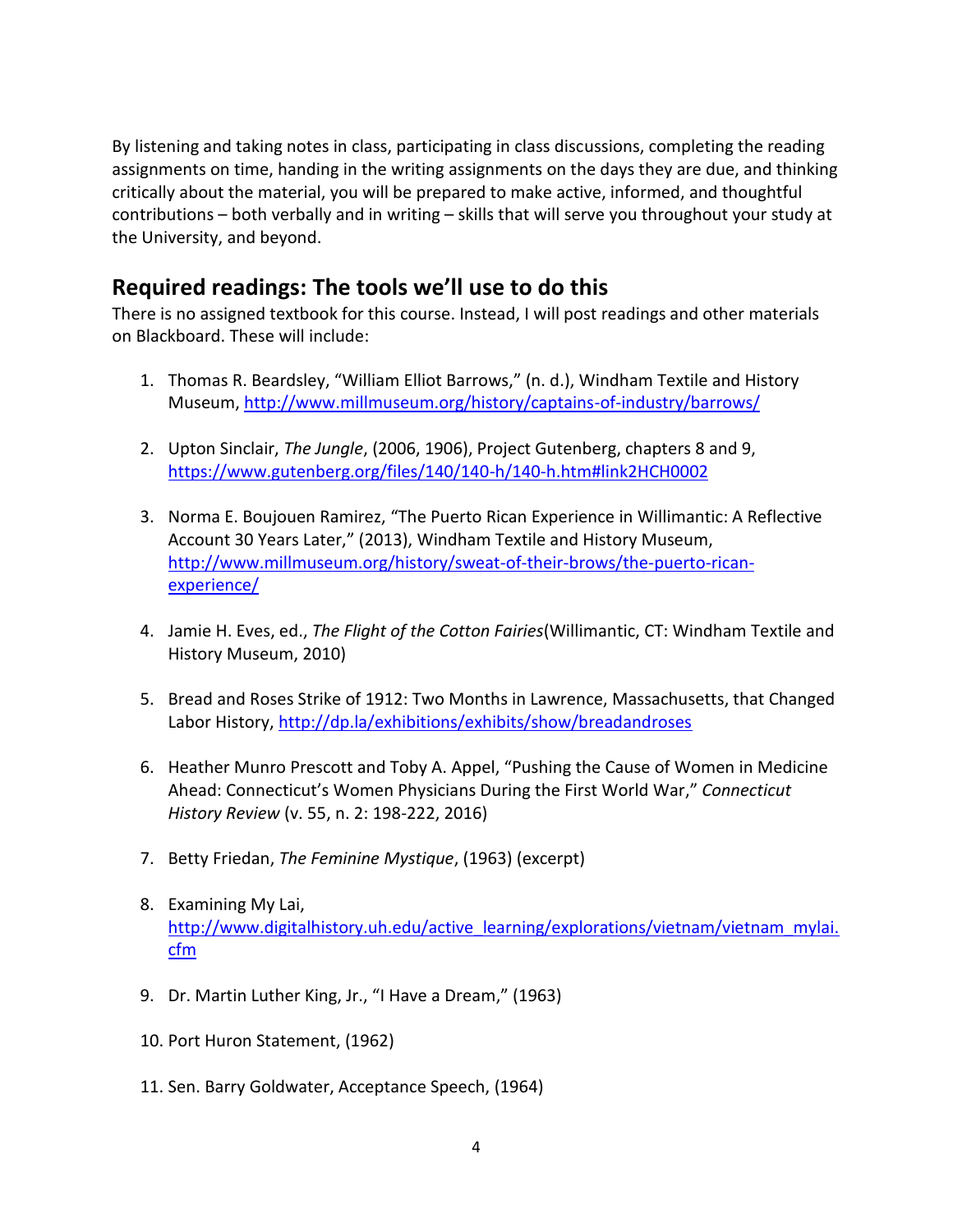## **Practice and assessment: Helping you test yourself and improve**

### *Class participation (10%)*

You will actively participate in class discussions. Participation is worth 10% of your grade, and will be based on both the quantity and quality of your verbal comments. Although I have the right to call on you at any time, the responsibility for participating is yours, and you are advised to join in the discussion as often as you can. Courtesy requires coming to class on time and staying for the entire period. If you are absent, it is a good idea to try to get notes from a reliable classmate. You may always discuss any special problems with me during our office hours.

#### *Dialogs (40%)*

You will write five Platonic dialogs based on reading assignments, each about 3 pages long and each worth 8% of your grade. I am assigning dialogs rather than essays, because dialogs force writers to construct arguments dialectically. Further instructions will be posted on HuskyCT. They will be graded as follows:

- (a) First draft: 3 points each (2 points for content and 1 point for writing).
- (b) Revisions: 5 points each (3 points for content and 2 points for writing)
- 1. Dialog #1. Imagine that one day in Chicago, near the end of the Gilded Age, William Elliot Barrows and Upton Sinclair meet. Barrows has been invited to speak to a community group on the topic of "industrial benevolence." Sinclair attends the talk, and challenges some of Barrows's statements. What might they have said to each other? (To write this dialog, you will have use your imagination. While Barrows did work in the greater Chicago area in the 1880s [after he left the Willimantic Linen Company, he was an executive with the Pullman Company that made passenger railroad cars in a factory on the outskirts of Chicago], Sinclair did his research on the Chicago meat packing industry two decades later, in the early 1900s. The two never met, and Barrows died before Sinclair published *The Jungle.*)
- 2. Dialog #2. Through the use of fairy magic, Eugene S. Boss and Norma Boujouen Ramirez are whisked away to Fairy Land. (This would be great surprise to both of them, especially Ramirez, who is still alive today and teaching in San Juan, Puerto Rico.) They discuss Willimantic, the Willimantic Linen Company, and the people who lived and worked there. What might they have

said to each other? Was there change over time?

3. Dialog #3. It is 11:00 on November 11, 1919. World War I has been over for exactly one year, and the tumultuous decade of the 1910s is almost over. By chance, one of the women who participated in the Bread and Roses Strike at Lawrence in 1912 encounters one of the Connecticut women medical professionals



who participated in World War I (choose from among those you read about). They discuss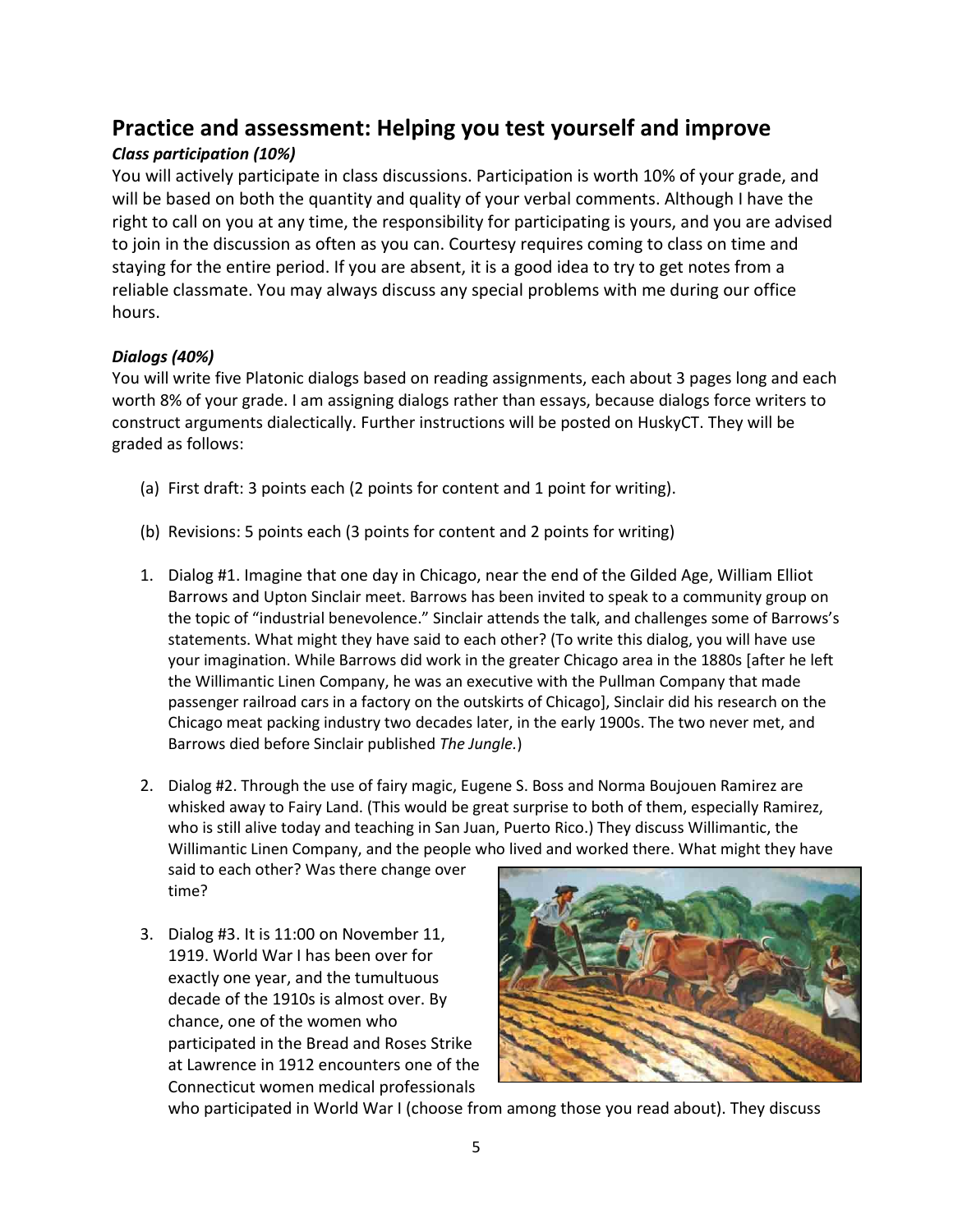the decade, reform, suffrage, work, and progressivism. What do you think they would have said to each other?

- 4. Dialog #4. It is the Year 2525 ("if man be still alive; if woman has survived"), and through the science of time travel, Franklin D. Roosevelt and Betty Friedan have been beamed into the future to appear on the reality show "Time Survivor," moderated by A. I. Holo-bot. The topic: The impact of the New Deal and World War II on the American society and economy. (Their memories will be wiped before returning them to their own times, so as not to pollute the timeline. What do think they would say to each other?
- *Thanks. America!*" made it possible...we'll make it memorable.
- 5. Dialog #5. Imagine: The U. S. Senate is debating the Civil Rights Act of 1964. Martin Luther King comes to

Washington, D.C., to meet with U. S. Senators and urge them to support the act. He meets with Sen. Barry Goldwater of Arizona, who opposes the Act. What would King say to Goldwater to try to get him to change his mind? How would Goldwater respond? (In real history, this meeting never took place. But wouldn't it have been cool if it did?)

#### *Take Home Essay (20%)*

You will write one take-home essay. The purpose of the essay is to give you the opportunity to examine a historical interpretation (in this case, Richard Hofstadter's interpretation of



progressivism) in some detail. Your essay should be based on materials covered in class; do not use outside readings unless you have received prior permission from me. Your essay should be typed, double spaced, and approximately five pages long, using standard oneinch margins and an eleven-point Times New Roman font, which is the default setting for Microsoft Word. (You should realize that it is more difficult to write a good short paper than a good long paper, and thus you are advised to write more than one draft.) Late papers will be penalized one letter grade for each class day they are late. Exceptions may be made if you can

present empirical evidence of a genuine emergency. Papers delivered by any means other than handing them to me during class are at your risk. Balky, unreliable word processors and printers are your problem, not mine. ("The printer in my dorm was not working" is not an acceptable excuse: there are plenty of other printers on campus for you to use.) For learning purposes, I ask that you base your papers solely on the assigned readings – please do not use any outside sources unless I have given you permission to do so. You will write the essay twice: first a draft worth 8% of your semester grade (6% for content, 2% for writing), and then a finished version worth 12% (8% for content, 4% for writing). Further instructions will be posted on HuskyCT.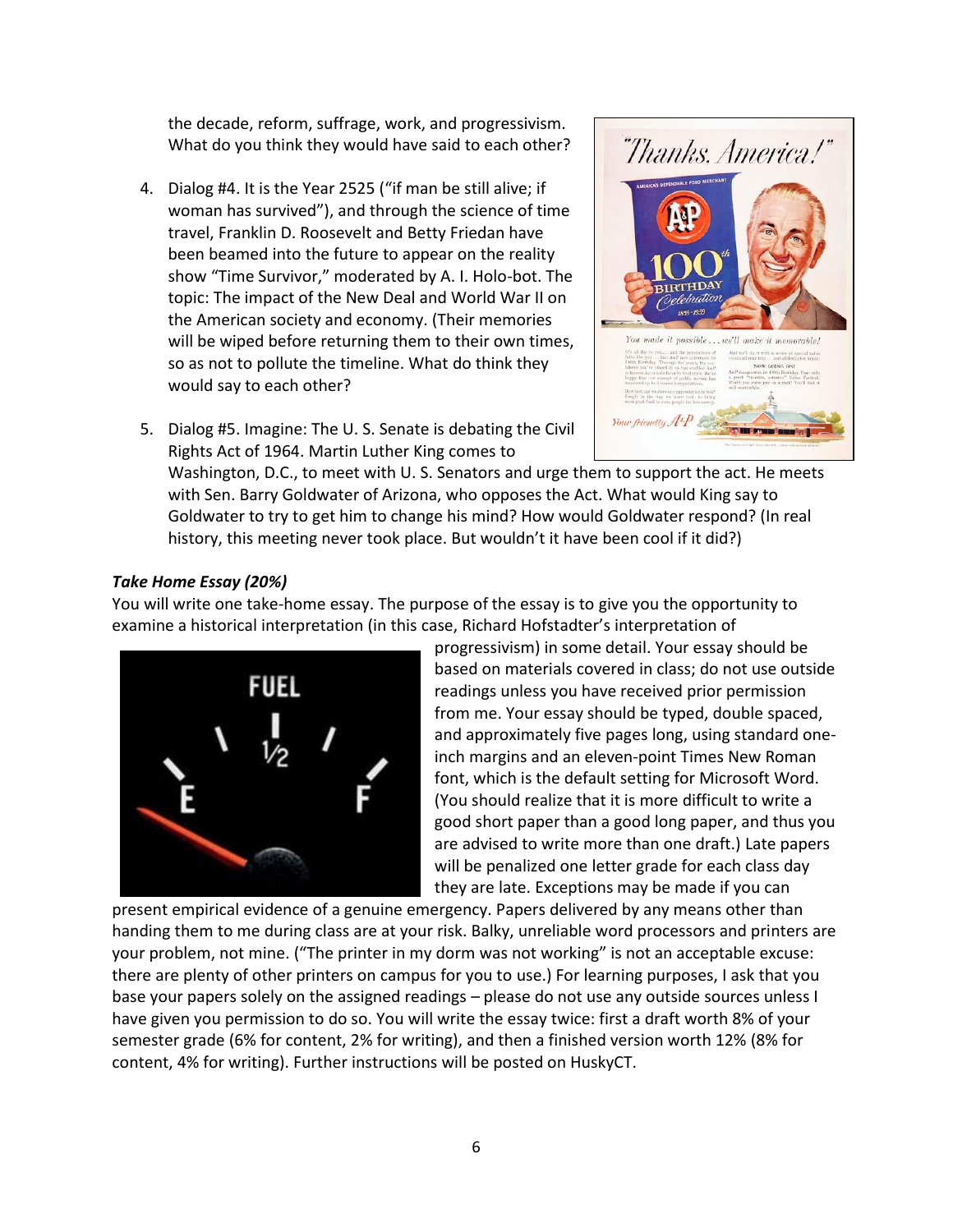#### *Examinations (30%)*

You will take two exams, a midterm exam (worth 10% of your semester grade) and a final exam (worth 20% of your semester grade). I will post study guides in advance on Blackboard (HuskyCT). You will be allowed to bring one 8  $\frac{1}{2}$  x 11" sheet of paper with notes to each exam, which you will hand in with the exam. Each exam will consist of essay questions. You will be writing essays because writing essays will teach you far more about critical thinking and interpretation than answering ... ugh … multiple choice questions!

#### *Extra Credit*

There will not be any extra credit assignments in this course.

## **Instructor: Who am I?**

My name is Jamie Eves, and I have been teaching history for more than thirty years. I have a Ph.D. in American History from the University of Connecticut, as well as an M. A. in American History from the University of Maine. My research specialties are eighteenth- and nineteenthcentury American environmental history, the rise and fall of the American textile industry, the history of New England (including Connecticut), frontier and migration history, and public history – although over the years I have taught more than a dozen different history subjects. My doctoral dissertation was a study of the interrelationship of nature and culture in the Piscataquis River Valley in northern Maine, 1760-1870; my M.A. thesis traced a migration of farm families from Cape Cod in Massachusetts to the lower Penobscot River Valley in Maine, 1760-1820. I am also the Director of the Windham Textile and History Museum (the Mill Museum) in Willimantic, CT, and an official town historian of Windham, CT. Most of my published articles have been about Maine and Connecticut history – some have appeared in professional history journals, while others have been in publications aimed at nonacademic audiences. I was drawn to history by a love of the narrative form, and I try to emphasize good storytelling in all my classes. I believe strongly that history belongs to the people, and that everybody has a right to know their history – that history has to accessible, readable, local, and affordable. I am particularly annoyed at "fake history" or "junk history" – history that is inaccurate, oversimplified, and/or bent towards some political, religious, or philosophical agenda. I am a husband, father, and grandfather. I am on Facebook, and post a lot of local history content on the Museum's FB page

[\(https://www.facebook.com/WindhamTextileandHistoryMuseum/?ref=bookmarks\)](https://www.facebook.com/WindhamTextileandHistoryMuseum/?ref=bookmarks) ; you are more than welcome to "like" the page. Like most public historians, much of what I do is easily available to the public at little or no cost. If you want to see some of the history I have written, check out the web site of the Windham Textile & History Museum [\(www.millmuseum.org\)](http://www.millmuseum.org/) – most of the history content posted there is mine. (Indeed, I am assigning some of that content to this class.) My doctoral dissertation is shelved in Babbidge Library, in the sub-basement, where I suspect it is daily nibbled by giant mutant rats. I have published articles in *Technology and Culture*, *Connecticut History*, and *Maine History*, and book reviews in a variety of journals. I'm also pretty sure that you can read all about me on ratemyprofessor.com.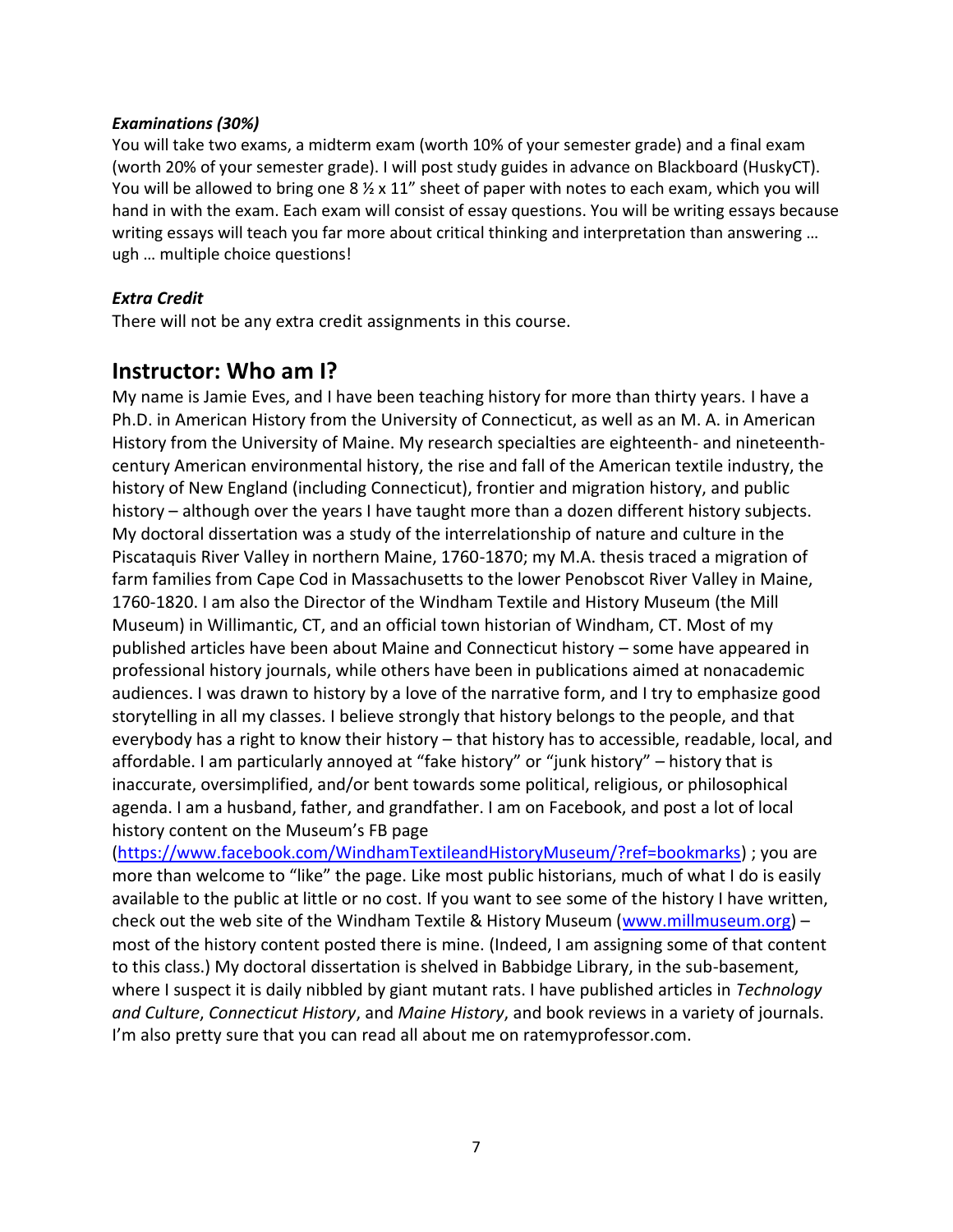# **Schedule: What you need to do for each class**

UNIT I: AMERICA'S GILDED AGE, 1877-1896

- 08/28 Introduction to the Course.
- 08/30 How the Civil War Changed America / The Second Industrial Revolution.
- 09/04 Discussion: Old Industries, Industrial Benevolence: The Willimantic Linen Company of Willimantic, CT. **Read Beardsley.**
- 09/06 New Industries: The Pope Manufacturing Company of Hartford, CT.
- 09/11 Divergence: Business Strategies in the Gilded Age.
- 09/13 Divergence: The Middle and Working Classes in the Gilded Age. **Read Sinclair.** *Draft of first dialog due.*
- 09/18 Urbanization and Immigration in the Gilded Age. Discussion: Immigrants in a Connecticut Mill Town. **Read Ramirez.**
- 09/20 Politics in the Gilded Age. *Revision of first dialog due.*

### UNIT II: THE PROGRESSIVE ERA, 1896-1929

- 09/25 The Populist Revolt. The World's Columbian Exposition of 1893. Discussion: Flight of the Cotton Fairies. **Read Eves.** *Draft of second dialog due.*
- 09/27 Who Were the Conservatives?
- 10/02 *Midterm Exam*
- 10/04 Who Were the Progressives?
- 10/09 The Progressive Presidents. *Revision of second dialog due.*
- 10/11 Labor in the Progressive Era. Discussion: Lawrence Strike of 1912. **Read Bread and Roses Strike of 1912: Two Months in Lawrence, Massachusetts, that Changed Labor History.**
- 10/16 The American Empire.
- 10/18 Interpreting the Progressive Era. Discussion: Connecticut in World War I. **Read Prescott and Appel.** *Draft of third dialog due.*

### UNIT III: THE GREAT COMPRESSION, 1929-1976

- 10/23 Lecture: What Caused the Great Crash? What Caused the Great Depression?
- 10/25 Lecture: Who Was FDR? Discussion: **Read FDR's First Inaugural Address.** *Draft of essay on progressives due.*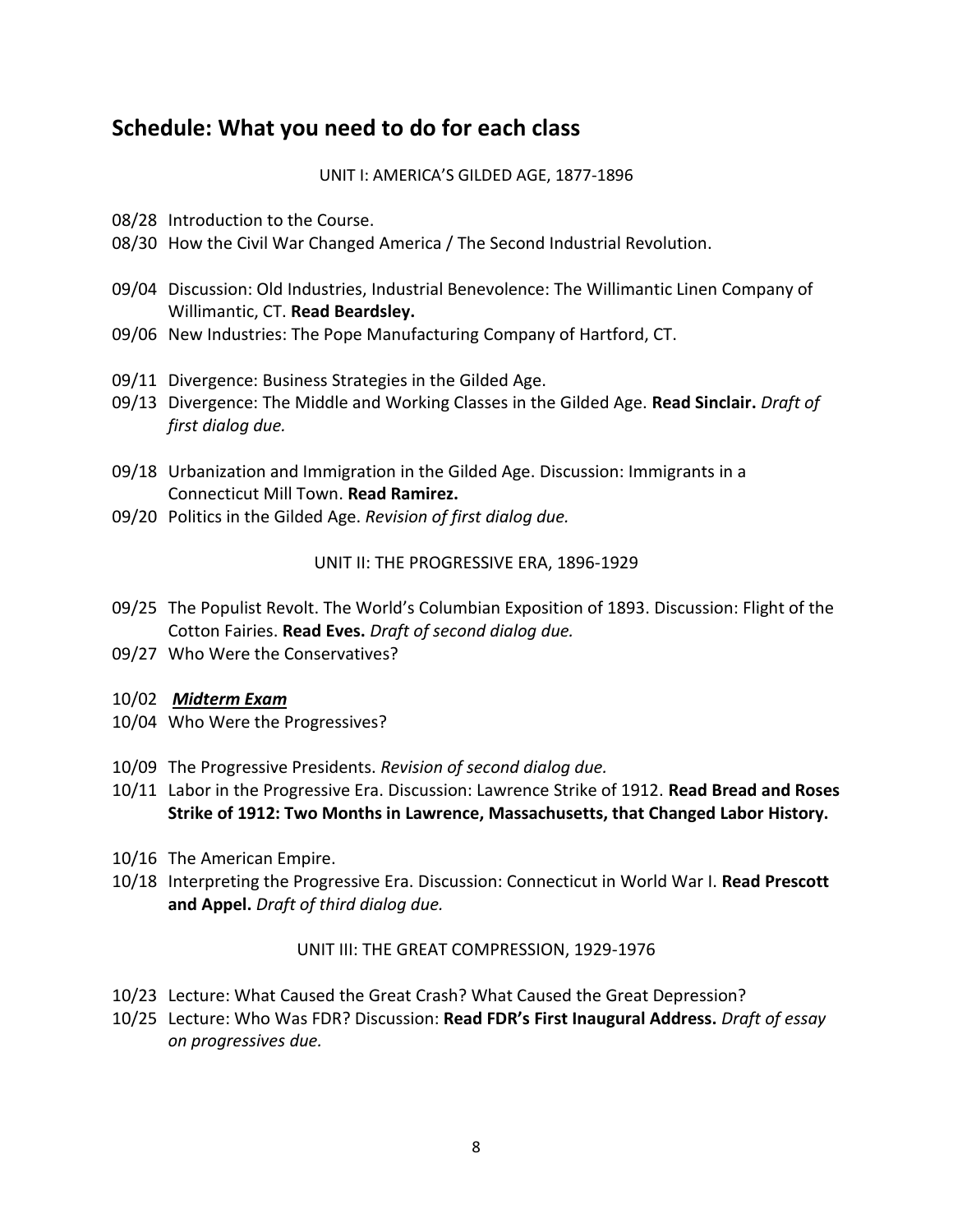- 10/30 Evaluating the New Deal.
- 11/01 Evaluating the New Deal. Discussion: **Review: Economic Statistics for the New Deal.**  *Revision of third dialog due.*
- 11/06 What Caused World War II? How Did the United States Get Involved?
- 11/08 How Did World War II Change the United States? Discussion: **Read Friedan.** *Draft of fourth dialog due.*
- 11/13 The Cold War.
- 11/15 Vietnam. Discussion: **Red Examining My Lai.** *Revision of fourth dialog due.*

#### THANKSGIVING RECESS

- 11/27 The Civil Rights Movement. *Revision of essay on progressives due.*
- 11/29 New Left and New Right. Discussion: **Read King; Port Huron Statement; Goldwater.**  *Draft of fifth dialog due.*
- 12/04 The Seventies: Détente, Oil, and Iran.
- 12/06 The Reagan Revolution: The End of the Great Compression, the Beginning of the Great Divergence, and the Dawn of a New Gilded Age? *Revision of fifth dialog due.*

#### *Final exam during finals week*

### **Other important things to remember**

#### *Academic Misconduct*

As always, cheating – including plagiarism – is completely unacceptable and will not be tolerated. Plagiarism includes quoting someone else without quotation marks and/or without proper citation; using someone else's ideas without proper attribution; and "close" paraphrasing. It also includes copying all or part of another student's paper, allowing another student to copy your paper, or turning in the same paper in more than one course. In your worksheets and papers, you MUST cite all of the sources you have consulted. (Because of time and space constraints, I will not require you to use proper citations on exams.) Unless it is enclosed in quotation marks and properly cited, all of the material included in your take-home papers and exams MUST be in your own words. On your take-home essay, all quotes, ideas, and facts you did not know beforehand MUST be accompanied by proper citations. If you are unsure about what constitutes plagiarism, you should seek guidance from me. The penalty for plagiarism in this class will be: (1) For worksheets and take-home papers, you will receive a grade of "0" for the assignment. (2) For exams, you will receive a grade of "0" for the exam essay question on which the plagiarism occurred. (3) For a second offense, you will receive a grade of "F" for the course. Cases of plagiarism and other forms of cheating may also be reported to the appropriate university authorities for further action.